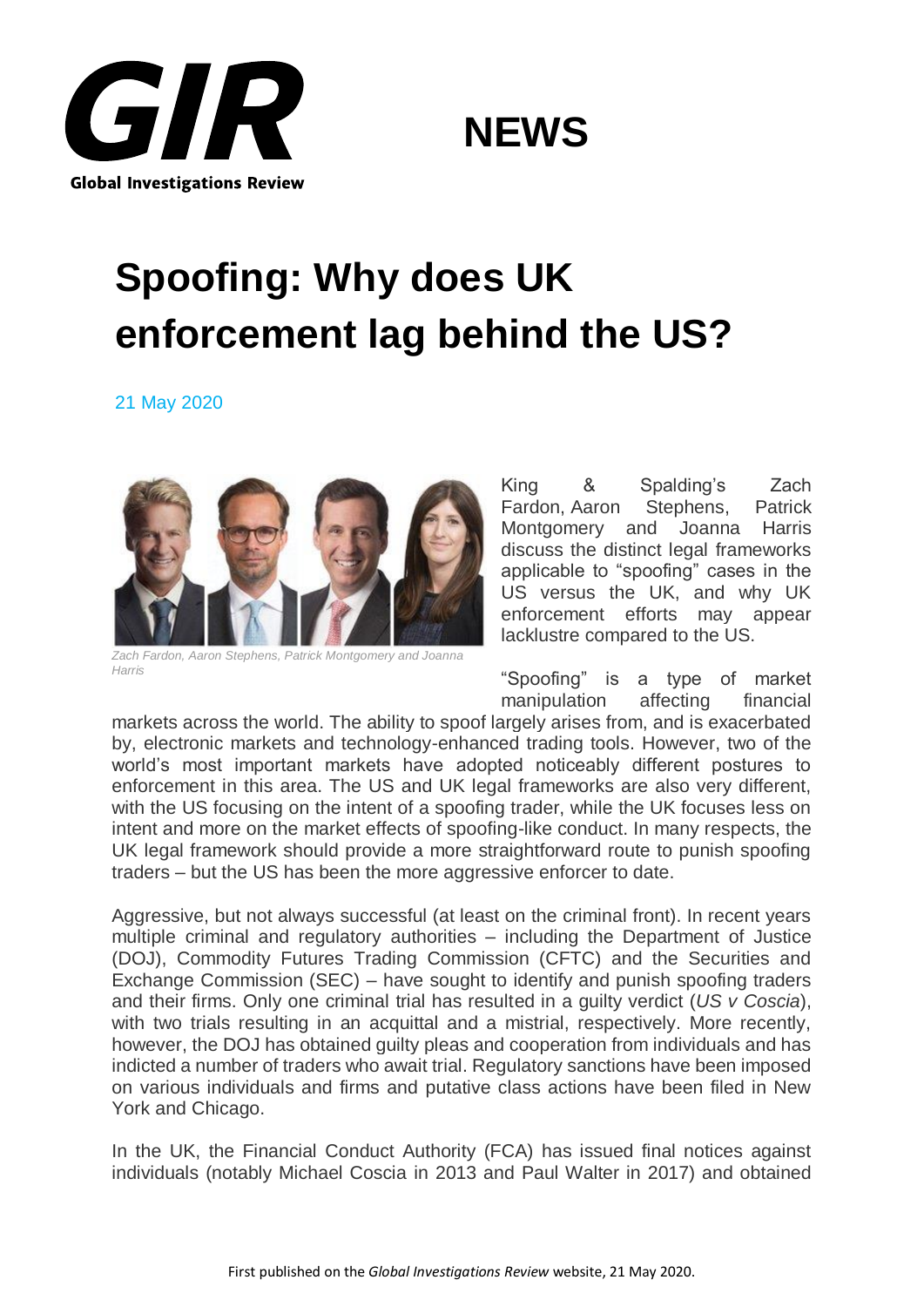High Court remedies against Swift Trade in 2013 and Da Vinci Invest and Mineworld in 2015. Since 2017, however, there have been no public regulatory outcomes, and no UK authority has pursued a criminal prosecution related to spoofing. In response to a freedom of information request filed by GIR, the FCA confirmed that it did not open any new spoofing investigations in 2019 and only opened one the year before. There are five ongoing FCA investigations into spoofing, four relating to individuals and one concerning a company.

The infrequency of such actions (especially in comparison to US efforts – see *US enforcement of spoofing* below) is notable given London's prominence in the global financial markets *and* the powerful anti-spoofing laws in the UK's toolkit. Below we provide a brief comparative overview of the relevant legal/regulatory frameworks in the US and UK and our thoughts on why this apparent disparity in enforcement exists.

### **What is spoofing?**

It may take various forms, but typically involves a trader submitting, and then cancelling, offers or bids in a security or commodity with no intent to execute those orders when placed. A spoofing trader's goal may be to alter the appearance of supply or demand (as reflected on an electronic exchange or trading platform) and thus move the price of an instrument on one side of the order book, thereby "spoofing" other market participants into transacting with him on the other side of the order book. The victims of spoofing are sophisticated human (or algorithmic) trading counterparts and market participants, not customers, clients or others to whom the trader may owe a fiduciary duty.

A spoofing trader may utilise high-frequency trading technology (eg, to flood a market with fake orders and cancellations, all within milliseconds), but manual traders may also engage in spoofing-like conduct. Indeed, much enforcement activity to date has involved manual traders who are alleged to have engaged in spoofing to trick an algorithm into transacting with them.

### **US**

Spoofing can result in civil/regulatory as well as criminal liability.

In 2010, the Dodd-Frank Act amended the Commodity Exchange Act (CEA) to include spoofing as a disruptive practice in commodities trading. The anti-spoofing provision makes it unlawful for any person to engage in spoofing which is defined as "bidding or offering with the intent to cancel the bid or offer before execution."

In a civil enforcement action, it is necessary to prove that the trader acted with a degree of intent that goes "beyond recklessness." However, US (and UK) exchanges and trading venues recognise several permissible order-obscuring or cancellation practices, such as iceberg orders, "fill or kill" orders, or "all or none" orders. Drawing a bright line between these permissible practices and an alleged incident of spoofing is a challenge.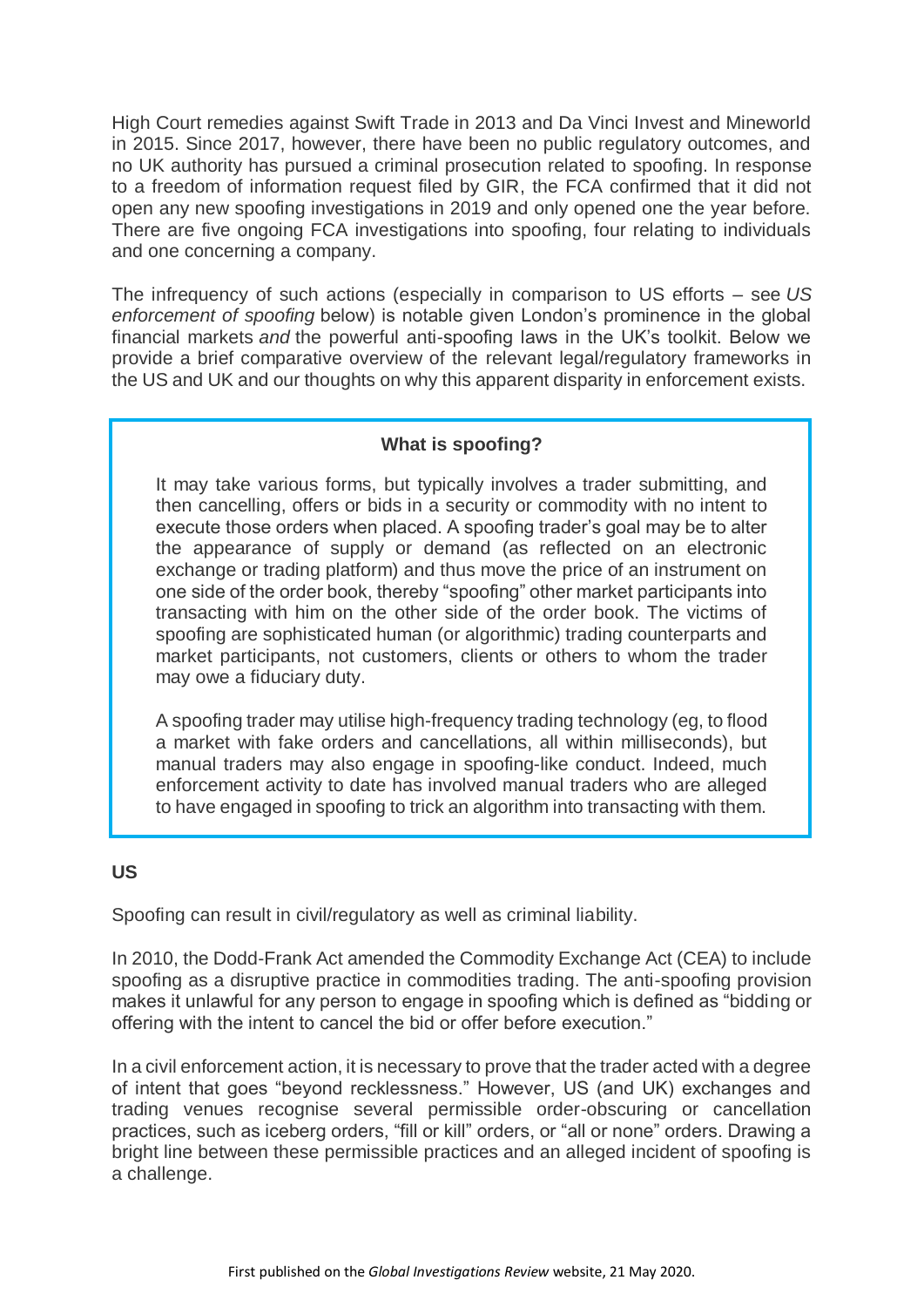CFTC guidance identifies four non-exclusive examples of spoofing-like practices. These are the submission or cancellation of bids or offers to: overload the quotation system of a CFTC registered entity; delay another person's execution of trades; create an appearance of false market depth; or create artificial price movements upwards or downwards.

The CFTC may bring spoofing cases against individuals or firms. Notably, CFTC Regulation 166.3 requires each CFTC registrant to diligently supervise the handling by its partners, officers, employees and agents of all commodity interest accounts and activities relating to its business as a registrant. Spoofing-like conduct by individual traders may result in the firm incurring "failure to supervise" liability.

In the securities context, the SEC can bring civil enforcement actions for spoofing under the general anti-manipulation and anti-fraud provisions of the Exchange Act and the Securities Act.

The DOJ can prosecute the same CEA, Exchange Act and Securities Act provisions criminally. In a criminal prosecution under the CEA, it is necessary to prove that the trader knowingly acted with specific intent to cancel at the time the order was placed. Given the variety of legitimate reasons a trader might have to cancel an order prior to execution, and the difficulty of evidencing knowing intent, this is a high hurdle. Prosecutions may also be mounted using the commodities fraud statute and traders have also been charged with violating the wire fraud statute.

US prosecutors have recently augmented spoofing prosecutions with the Racketeer Influenced and Corrupt Organizations Act (RICO). Indictments have described an alleged conspiracy by traders engaged (as a criminal enterprise) in a pattern of racketeering activity. This is a significant escalation of US prosecution tactics. The RICO statute was initially created to disrupt and prosecute organised crime families engaged in disparate conduct like extortion, bribery, gun-running, violent assaults and murder. While RICO has been used in a white-collar context on previous occasions, the DOJ's decision to deploy it against spoofing indicates not only how seriously it takes the prosecution of spoofing, but also the difficulties it has encountered convincing juries to convict traders using the anti-spoofing statute, as well as complications imposed by relevant statutes of limitations.

# **US enforcement of spoofing: last five years** 1 criminal conviction 8+ guilty pleas 1 acquittal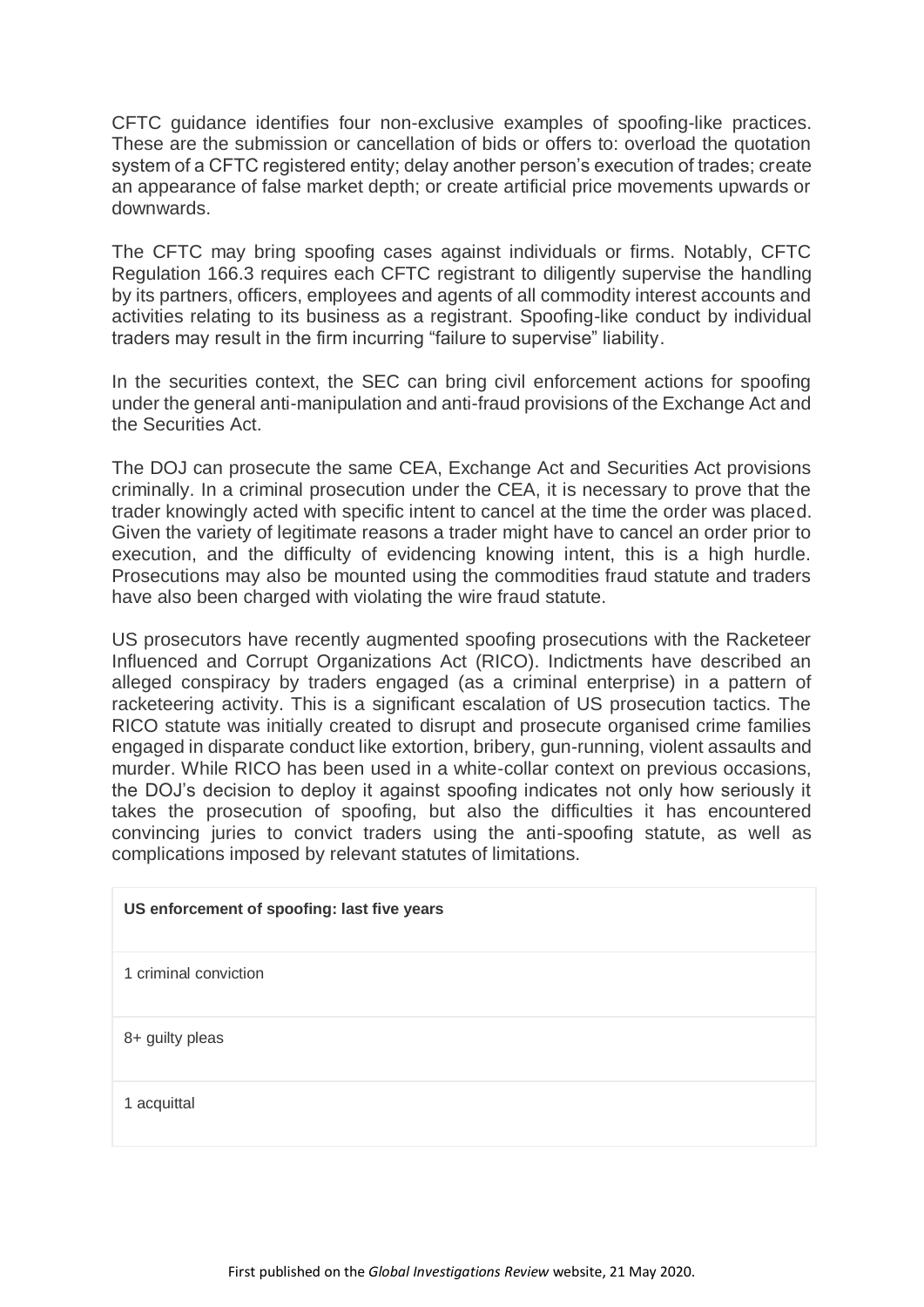1 mistrial

7+ individual civil settlements

4 civil settlements with firms at the same time as their key trader

15+ civil settlements with firms

#### **UK**

In the UK there is no dedicated anti-spoofing statute or offence. However, spoofing in a securities or commodities context falls squarely within the ambit of the EU Market Abuse Regulation (MAR) – which has direct effect in the UK (at least until the end of the Brexit transition period). Moreover, sections 89 and 90 of the Financial Services Act 2012 (FSA 2012), as well as section 2 of the Fraud Act 2006, provide avenues for criminal prosecution of market manipulation.

Article 15 of MAR outlaws market manipulation and attempted market manipulation, with articles 12 (1) and (2) describing impermissible transactions, orders or behaviours that encompass spoofing-like conduct. This includes conduct (such as the placement or cancellation of orders) which gives, or is likely to give, false or misleading signals as to the supply of, demand for, or price of a security or commodity; secures, or is likely to secure, the price of a security or commodity at an abnormal or artificial level; employs a fictitious device or any other form of deception or contrivance; disrupts or delays (or is likely to disrupt or delay) the functioning of the trading system of a trading venue; or overloads or destabilises the order book, or otherwise makes it difficult for other persons to identify genuine orders.

There is no requirement in MAR to prove that a trader intended, at the moment of order placement, to cancel the order prior to execution. Rather, MAR focuses on the market impression or effects of a particular transaction, order or course of conduct, notwithstanding what the trader's intent may have been. This creates a clear distinction between the UK and US enforcement regime, and arguably a more forgiving evidential burden in the UK (at least in the regulatory context).

Section 89 (false or misleading statements) and section 90 (false or misleading impressions) of FSA 2012 create criminal liability for spoofing. While these provisions require elements of intent or dishonesty to be proved, as with MAR there is no explicit requirement to prove that a trader intended (when placing an order) to cancel it before execution.

### **Why the disparity?**

US authorities have exhibited sustained (and in some cases surprising) prosecutorial zeal when it comes to spoofing, despite encountering various setbacks along the way.